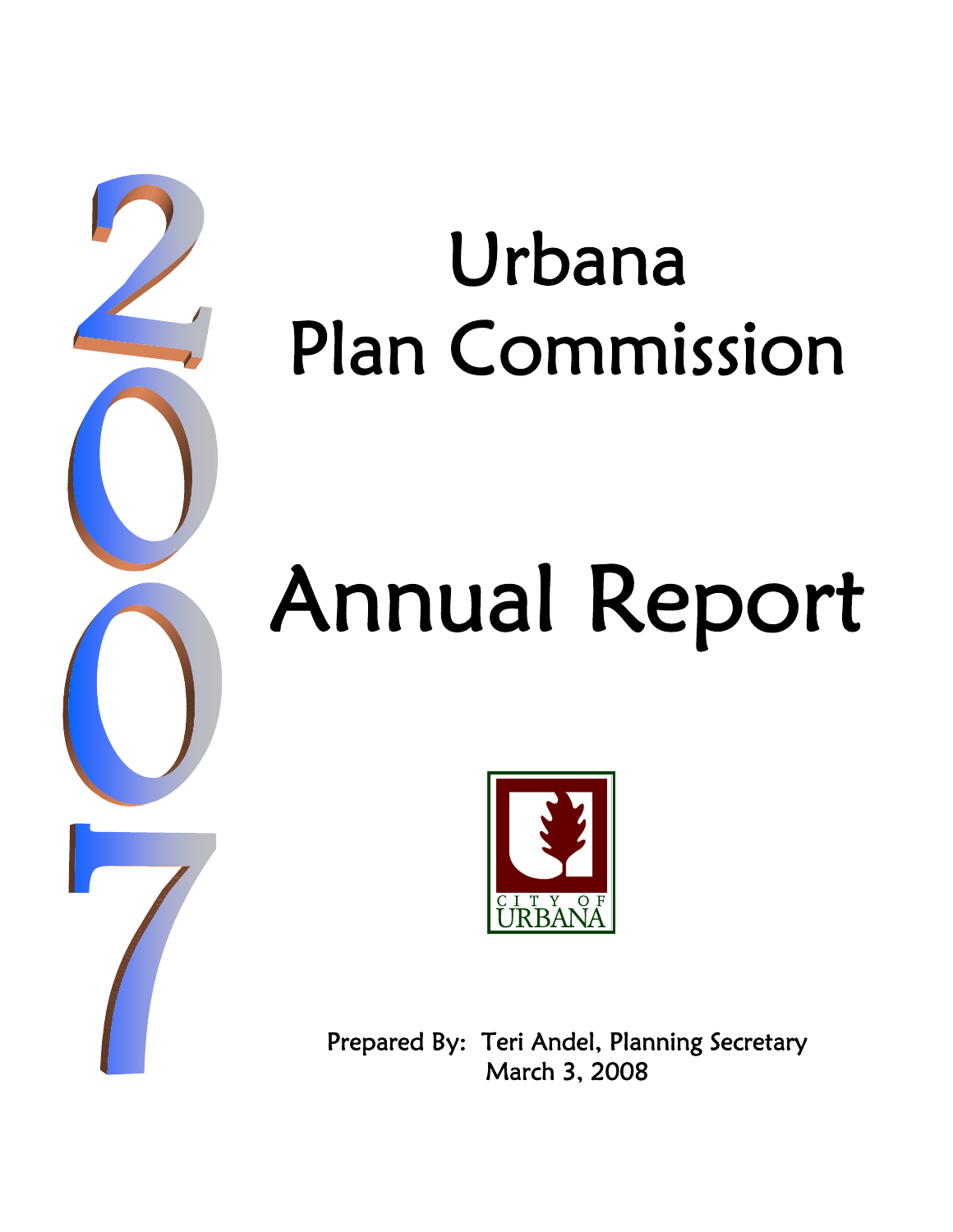# 2007 Urbana Plan Commission Annual Report

# OVERVIEW

In 2007, the Urbana Plan Commission met 17 times and considered 23 cases and three study sessions. This compares to 2006 when the Plan Commission met 19 times and considered 43 cases. The breakdown of the types of cases considered in 2007 is as follows:

| Annexation Agreements (including map amendments)       |  |
|--------------------------------------------------------|--|
| Champaign County Zoning Board of Appeals               |  |
| Policy Review                                          |  |
| <b>Special Use Permits</b>                             |  |
| Subdivisions                                           |  |
| Zoning Map Amendments (two are connected to annexation |  |
| agreements)                                            |  |
| Zoning Text Amendments                                 |  |
|                                                        |  |

City staff held study sessions on the following topics:

 Route 130 Corridor Plan University Master Plan big.small.all.our future.here

Continuing members of the Plan Commission include Michael Pollock (Chairperson), Jane Burris, Ben Grosser, Lew Hopkins, Bernadine Stake, Marilyn Upah-Bant, James Ward and Don White. Tyler Fitch joined the Commission on April 2, 2007 filling the only vacancy, and the Commission has remained full since. Members who were reappointed this year by the City Council are Ben Grosser, Lew Hopkins and Michael Pollock.

Staff support to the Plan Commission in 2007 was provided by the Community Development Services Director, *Elizabeth Tyler;* Planning Manager, *Robert Myers;* Planners - Matt Wempe, Paul Lindahl, Jeff Engstrom and Lisa Karcher; Planning Interns - Becca Bicksler, Rebecca Bird, Anna Hochhalter and Kathleen Duffy; and Planning Secretary, Teri Andel.

This report lists the plan cases considered in 2007 by case type. Associated ordinances and resolutions, as adopted by the Urbana City Council, are attached. Also attached are copies of the signed minutes from each meeting.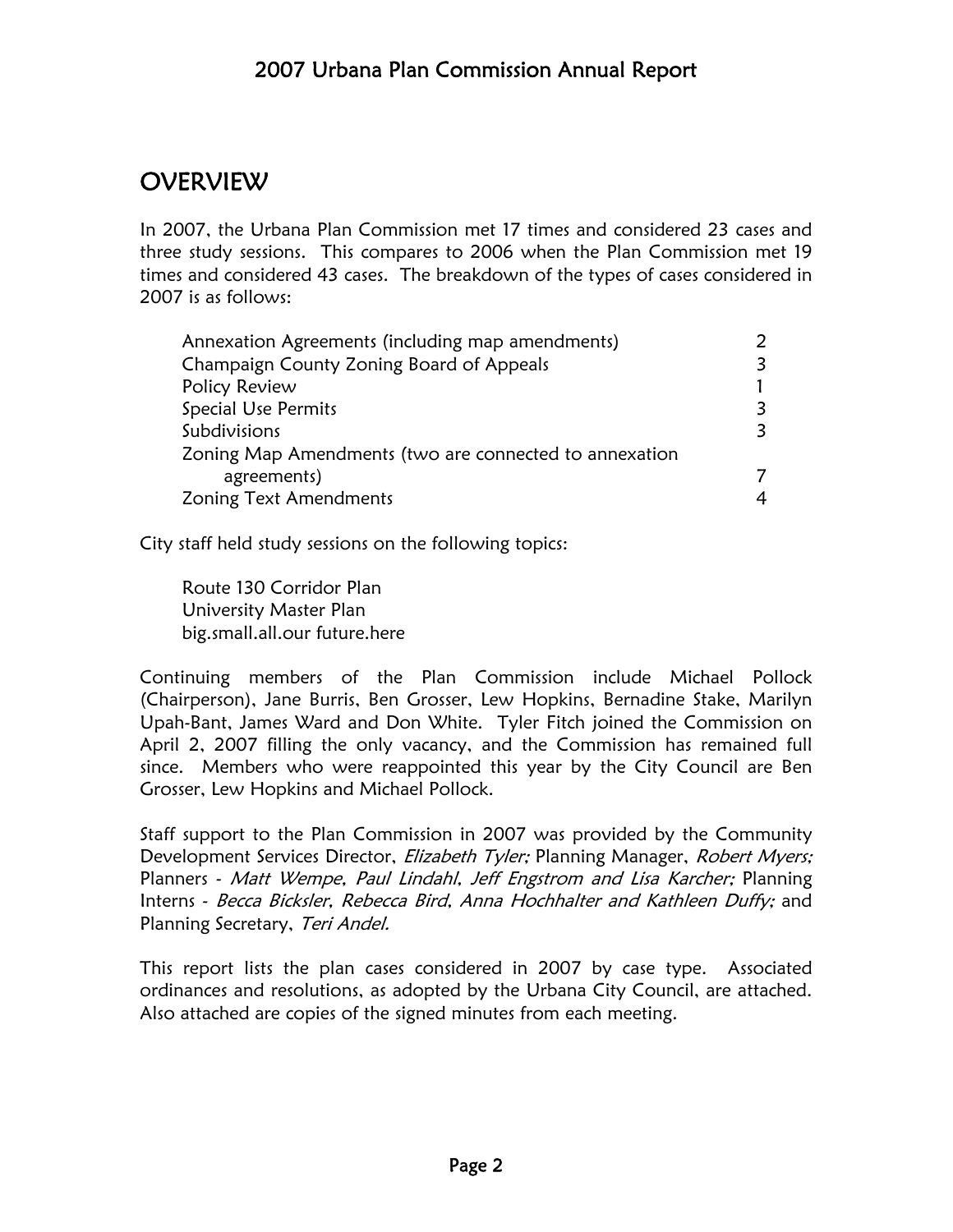# 2007 PLAN CASE SUMMARY

# Annexation Agreements

1. Annexation Case No. 2005-A-10: Annexation agreement for an approximately 1.80-acre tract of property at 1714 East Airport Road/ Gregory and Denise Reynolds.

Plan Case No. 1903-M-04: A request to rezone an approximately 1.80-acre tract of property at 1714 East Airport Road from Champaign County AG-2, Agriculture Zoning District, to City R-2, Single-Family Residential Zoning District, upon annexation.

The Plan Commission originally recommended approval of the annexation agreement and related rezoning case, with a further recommendation that the major variance for the accessory structure be denied, on July 6, 2006. The City Council upheld the recommendation on August 21, 2006, and granted the variance for the accessory structure under Ordinance No. 2006-07-098.

When preparing the agreement to be recorded, City staff noticed an error in the legal description of the property. As a result, City staff brought the annexation case back, and again the Plan Commission recommended approval of the annexation agreement on May 24, 2007, and the City Council upheld the recommendation on June 4, 2007. (Ordinance No. 2007-06-048)

To correct public notice procedures, the City Council repealed and replaced Ordinance No. 2007-06-048 on July 16, 2007 with Ordinance No. 2007-07- 083.

2. Annexation Case No. 2007-A-03: Annexation agreement between Champaign Asphalt, LLC and the City of Urbana for a 24.786-acre tract of land generally located north of Saline Court and west of North Lincoln Avenue, including a Special Use Permit to operate an asphalt production facility.

Plan Case No. 2056-M-07: A request by Champaign Asphalt, LLC to rezone a 24.79-acre tract of land generally located north of Saline Court and west of North Lincoln Avenue from County AG-2, Agriculture, to City IN, Industrial Zoning District.

The Plan Commission recommended approval of the annexation agreement on December 6, 2007, and the City Council authorized entering into the agreement on December 17, 2007. (Ordinance No. 2007-12-140)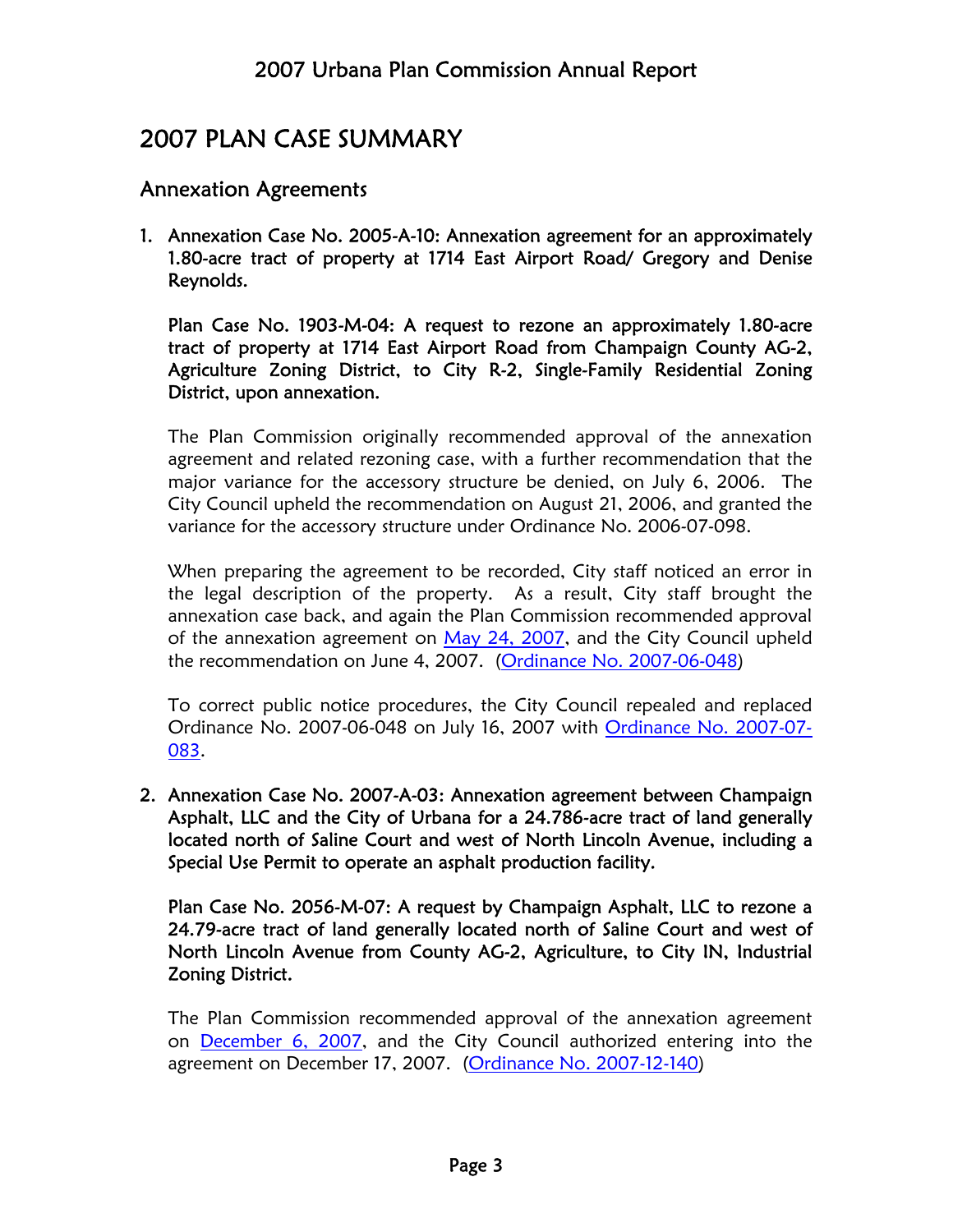# Champaign County Zoning Board of Appeals Cases

1. CCZBA Case No. 573-AM-06: Amendment to the Champaign County Zoning Map to allow for the development of 3 single family residential lots in the CR, Conservation Recreation Zoning District by adding the Rural Residential Overlay (RRO) Zoning District. Petitioner: Bill Cope and Mary Kalantzis.

The Plan Commission recommended defeating a resolution of protest on February 22, 2007, and the City Council did so on March 5, 2007. (Resolution No. 2007-03-006R – Not Available)

#### 2. CCZBA Case No. 579-AM-07: Amendment to the Champaign County Zoning Map to change the zoning district designation from AG-2, Agriculture Zoning District to CR, Conservation Recreation Zoning District. Petitioner: Bill Cope and Mary Kalantzis.

The Plan Commission recommended defeating a resolution of protest on February 22, 2007, and the City Council did so on March 5, 2007. (Resolution No. 2007-03-005R – Not Available)

#### 3. CCZBA Case No. 583-AT-07: Request by the Champaign County Zoning Administrator to amend the Champaign County Zoning Ordinance to add definitions and regulations related to "Gas Pipeline", "Hazardous Liquid Pipeline" and "Pipeline Impact Radius".

The Plan Commission recommended defeating a resolution of protest on October 18, 2007, and the City Council did so on November 5, 2007. (Resolution No. 2007-11-024R – Not Available)

# Policy Review

#### 1. Plan Case No. 2041-PR-07: Route 130 Corridor Plan Policy Recommendation

The Plan Commission reviewed the case and recommended approval on April 5, 2007 along with a note under Section 5.3: Strategies for Implementing Plan Ideas that says "when and if the City of Urbana considers formal adoption of the Access Management Guidelines that we exclude any reference to map data included in the guidelines, because the current maps are out-of-date". The City Council approved the plan on April 16, 2007. (Resolution No. 2007-04-010R)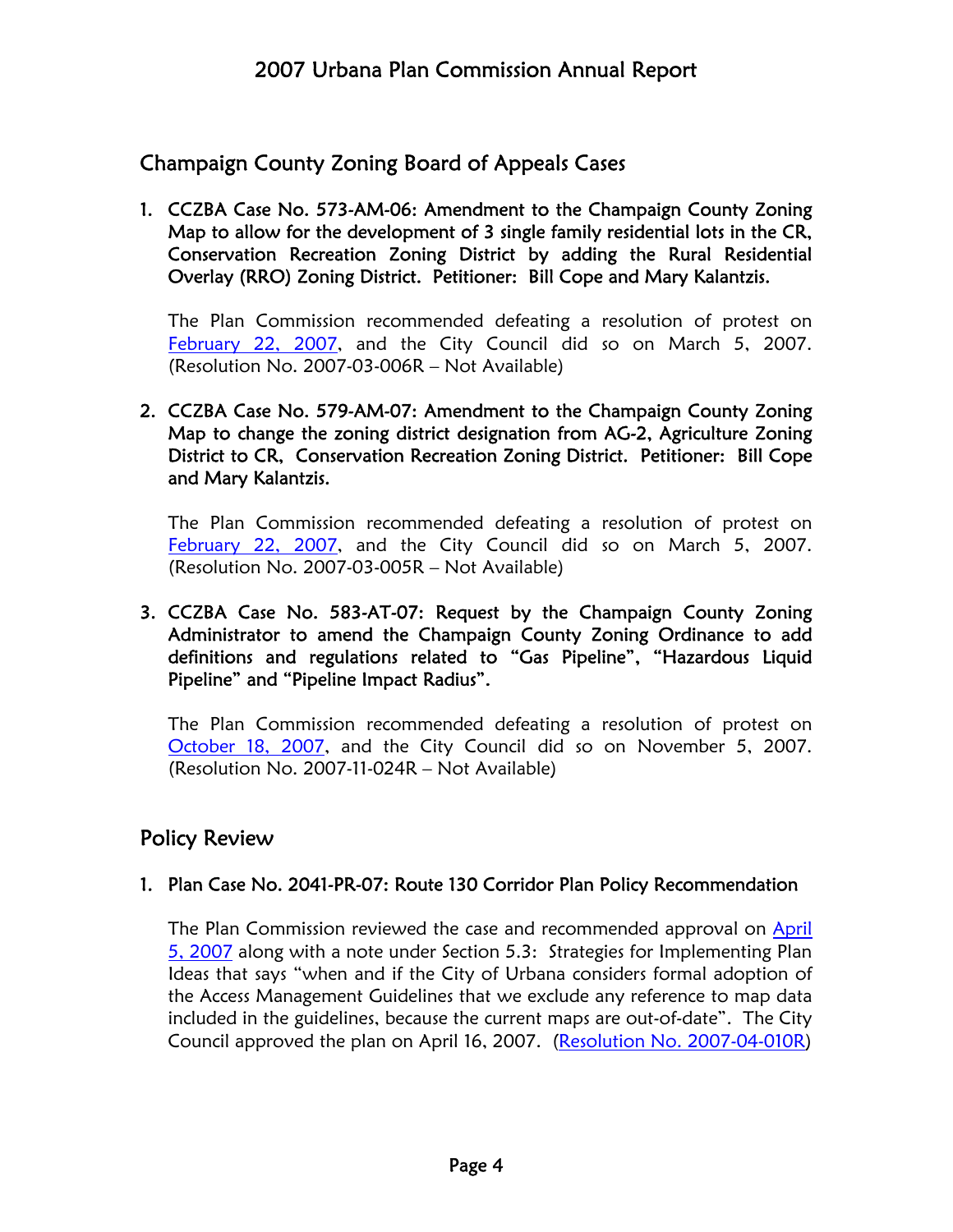# Special Use Permits

1. Plan Case No. 1959-SU-05: Request by Gregory Place, LLC for a Special Use Permit to allow a mixed use development known as the East Campus Commercial Center Phase II located at 1004, 1006 and 1008 West Nevada Street, 704 and 706 Gregory Place, and 1003, 1005 and 1007 West Oregon Street in the City's CCD, Campus Commercial Zoning District.

The Plan Commission recommended approval of the Special Use Permit on January 18, 2007, and the City Council approved it on February 5, 2007. (Ordinance No. 2007-02-022)

2. Plan Case No. 2034-SU-07: A request by Insite Incorporated (as an agent for T-Mobile Communications) for a Special Use Permit to install an antenna equipment enclosure for an existing telecommunications tower at 1110 West Main Street in the B-1, Neighborhood Business Zoning District.

The Plan Commission recommended approval of the Special Use Permit on February 22, 2007, and the City Council did so on March 5, 2007. (Ordinance No. 2007-03-030)

3. Plan Case No. 2043-SU-07: A request by Trammell Crow Higher Education Development, Inc. for a Special Use Permit to construct multi-family dwellings at 1008, 1010 and 1012 West University Avenue in the B-3, General Business Zoning District.

The Plan Commission recommended approval of the Special Use Permit on June 21, 2007, and the City Council approved it on July 9, 2007. (Ordinance No. 2007-07-071)

# Subdivisions

1. Plan Case No. 2019-S-06: A request by Deborah and Michael Insana for a combined Preliminary and Final Plat of Brickhouses Subdivision located on the north side of Airport Road east of High Cross Road in the County's AG-2, Agriculture Zoning District.

The Plan Commission recommended approval of the combined preliminary and final plat on February 22, 2007, and the City Council approved the plats on April 16, 2007. (Ordinance No. 2007-03-029)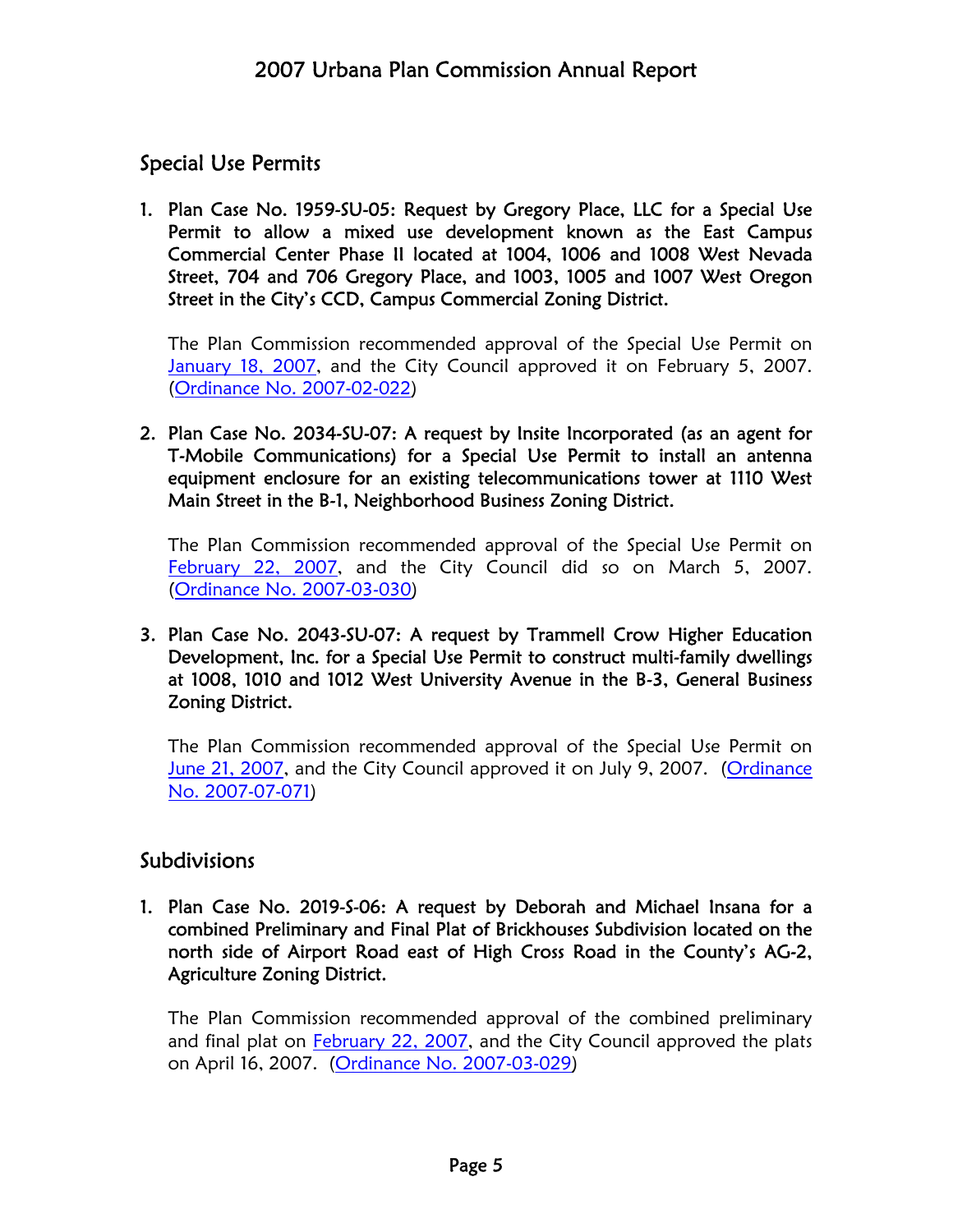2. Plan Case No. 2040-S-07: A request by Edward Salfelder for preliminary plat approval for Washington Square Second Subdivision comprising of a 2.54-acre tract zoned B-3, General Business Zoning District, and located on the east side of the 1100 block of South Philo Road.

The Plan Commission recommended approval of the preliminary plat on July 5, 2007, and the City Council approved the plat on July 16, 2007. (Ordinance No. 2007-07-086)

3. Plan Case No. 2057-S-07: A request by Squire Farms and Shirley Squire, Trustee, t5o approve a combined preliminary and final plat for Subdivision No. 1 and a general area plan for property generally located north of Saline Court and west of North Lincoln Avenue.

The Plan Commission recommended approval of the combined preliminary and final plat and approved a general area plan on December 6, 2007. The City Council approved the plats on December 17, 2007. (Ordinance No. 2007-12-141)

# Zoning Map Amendments

1. Plan Case No. 1959-M-05: Request by Gregory Place, LLC to rezone parcels totaling one acre located at 1004, 1006 and 1008 West Nevada Street, 704 and 706 Gregory Place, and 1003, 1005 and 1007 West Oregon Street from the R-5, Medium High Density Multiple Family Residential Zoning District, to CCD, Campus Commercial Zoning District.

The Plan Commission recommended approval of the map amendment on January 18, 2007, and the City Council rezoned the property on February 5, 2007. (Ordinance No. 2007-02-021)

#### 2. Plan Case No. 2037-M-07: Annual Update of the Official Zoning Map

The Plan Commission recommended approval of the annual update to the Official Zoning Map on March 22, 2007, and the City Council approved the map on April 2, 2007. (Ordinance No. 2007-04-033)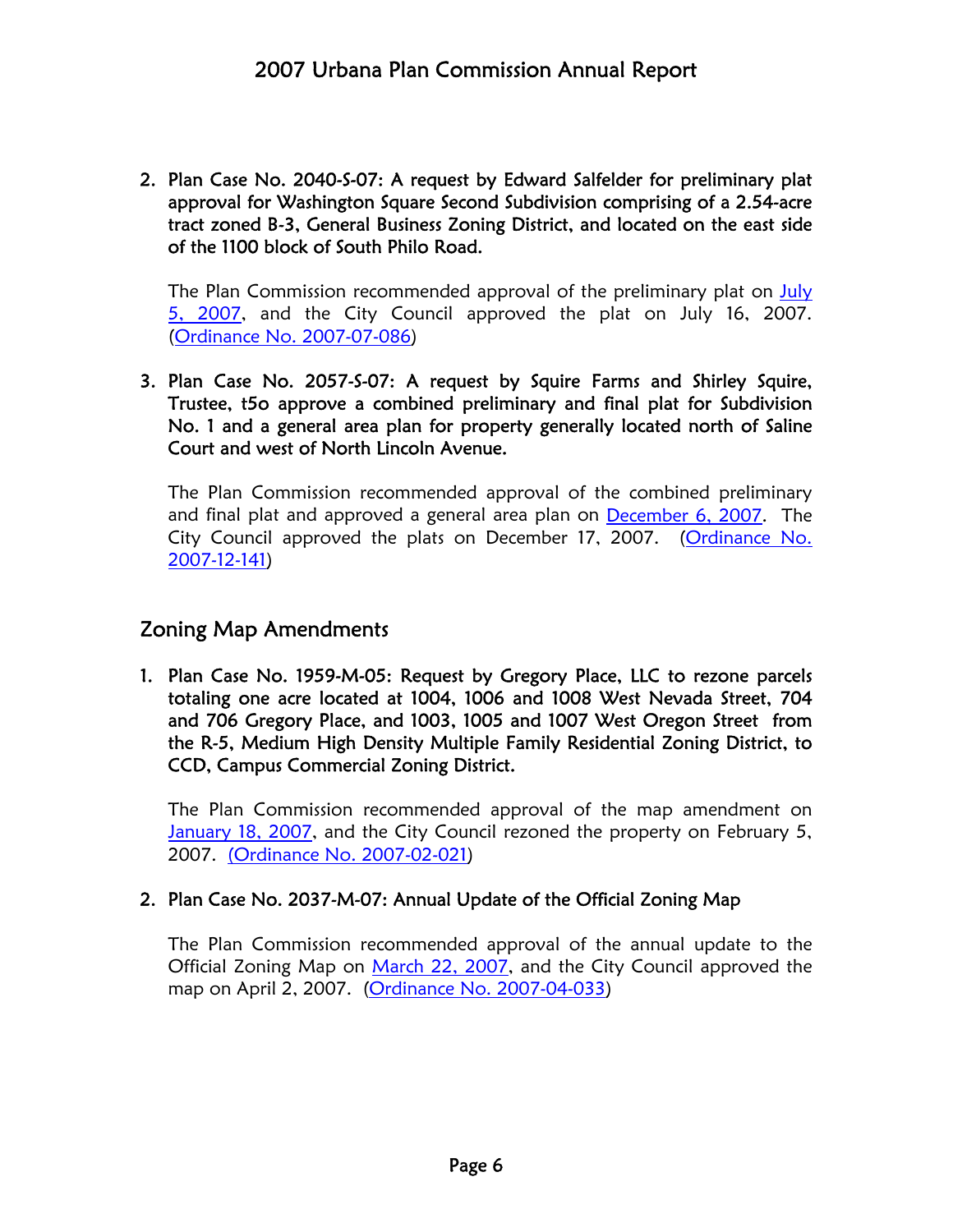3. Plan Case No. 2039-M-07: Request by Gregory Reynolds to rezone an approximately 0.90-acre tract of property located at 1714 East Airport Road from IN, Industrial Zoning District, to R-2, Single-Family Residential Zoning District.

The Plan Commission recommended approval of the map amendment on May 24, 2007, and the City Council approved it on June 4, 2007. (Ordinance No. 2007-06-049)

4. Plan Case No. 2042-M-07: A request by Eastland Suites Hotel and Conference Center to rezone a portion of 1907 North Cunningham Avenue from B-3, General Business, to R-4, Medium Density Multiple-Family Residential Zoning District.

The Plan Commission recommended approval of the map amendment on June 7, 2007, and the City Council did so on June 18, 2007. (Ordinance No. 2007-06-058)

5. Plan Case No. 2045-M-07: A request by Sterling Management, LLC to rezone the Sigma Nu Fraternity House located at 1009 West Pennsylvania Avenue from R-7, University Residential Zoning District, to B-3U, General Business – University Zoning District.

The Plan Commission forwarded a recommendation for denial on July 19, 2007. The petitioner withdrew the case before it was presented to City Council.

# Zoning Text Amendments

#### 1. Plan Case No. 2002-T-06: A request by the Zoning Administrator to amend Article VIII of the Urbana Zoning Ordinance regarding allowed surfaces and location of parking.

The Plan Commission recommended approval of the text amendment on May 10, 2007, and the City Council approved the text amendment on June 4, 2007. (Ordinance No. 2007-05-044)